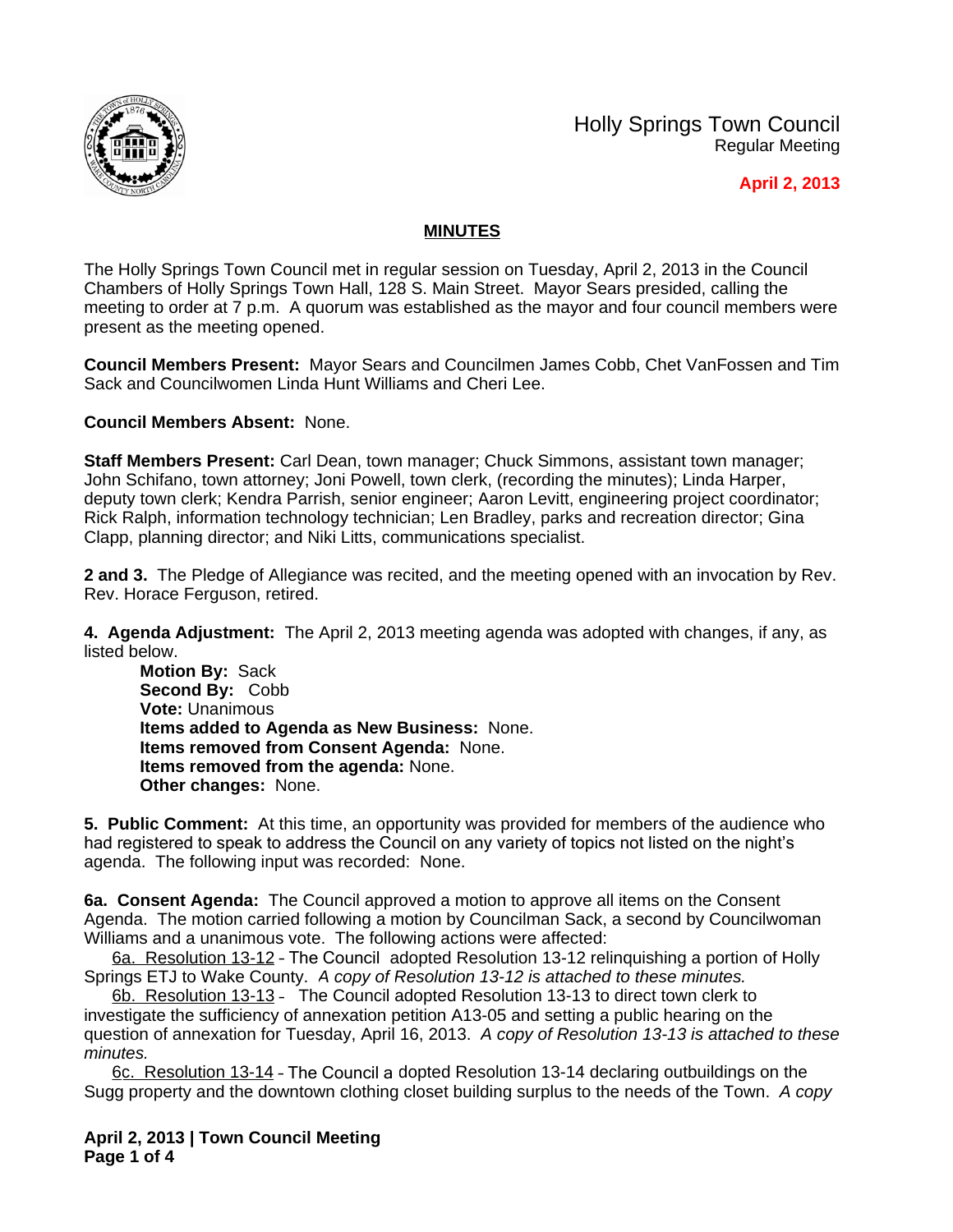*of Resolution 13-14 is attached to these minutes.*

6d. Resolution 13-15 - The Council adopted Resolution 13-15 enacting and approving amendments to the Development Procedures Manual. *A copy of Resolution 13-15 is attached to these minutes.*

6e. Resolution 13-16 - The Council adopted Resolution 13-16 supporting continued funding for the Parks and Recreation Trust Fund (PARTF). *A copy of Resolution 13-16 is attached to these minutes*

6f. Townes at Arbor Creek - The Council approved to extend the expiration date to Oct. 2, 2013 for development plan 07-DP-13 for the Townes at Arbor Creek.

**7a. Middle Creek Bridge Project** – Mr. Levitt said the funds were collected at the time of the Woodcreek development project for the future connection of Lockley Drive (Woodcreek) and Creek Vista Drive (Sunset Ridge North.) This connection would provide increased connectivity for citizens and would include the extensions of existing roadways and the span of Middle Creek with a bridge that is approximately 240 feet long.

He said as Phase 1, Withers and Ravenel would provide the preliminary design, survey, flood study and environmental services for this project and provide a technical memorandum with bridge alternates and cost estimates. All of this work would be used in the next phase as well. The final deliverable of this contract is to obtain an alternate that can be brought forward for phase 2 design work.

He said phase 2 will be a separate contract that would come back before Town Council and would include the final roadway and structural design, permitting, easements, and construction administration for the selected alternate.

Mr. Levitt said that Withers and Ravenel has been involved with this project since the Woodcreek development, and staff is confident they are the best firm to lead us to a successful completion of the project.

**Action:** The Council approved a motion to award contract to Withers and Ravenel in the amount of \$57,000, inclusive of contingency, for the design of Middle Creek Bridge project and adopt related budget amendments.

**Motion By:** Cobb **Second by:** Sack **Vote:** Unanimous.

*A copy of budget amendment is attached to these minutes.*

**7b. New Police Station Property** – Mr. Schifano said pursuant to the direction of Town Council and as outlined in the Capital Improvements Plan, town staff has been looking for property to serve as the new site for the town's future police station. Recently, the remaining portion of a commercial development became available through bank foreclosure. It is located at 750 Holly Springs Road, near the Goddard School and Vantage South Bank. The site is shovel-ready and geographically would accommodate the use as it is centrally located in town.

He said the purchase price is \$391,650. The town submitted the winning bid through the foreclosure auction.

**Action:** The Council approved a motion to authorize the town manager and town attorney to purchase property located at 750 Holly Springs Road and adopt a budget amendment in the amount of \$395,000.

**Motion By:** Williams **Second by:** Cobb **Vote:** Unanimous. *A copy of budget amendment is attached to these minutes.*

**7c. Surplus property** – Mr. Schifano said the Town has received an offer to purchase 5.44 acres of property that is part of the Sugg Farm that recently was acquired. This section of the Sugg tract

**April 2, 2013 | Town Council Meeting Page 2 of 4**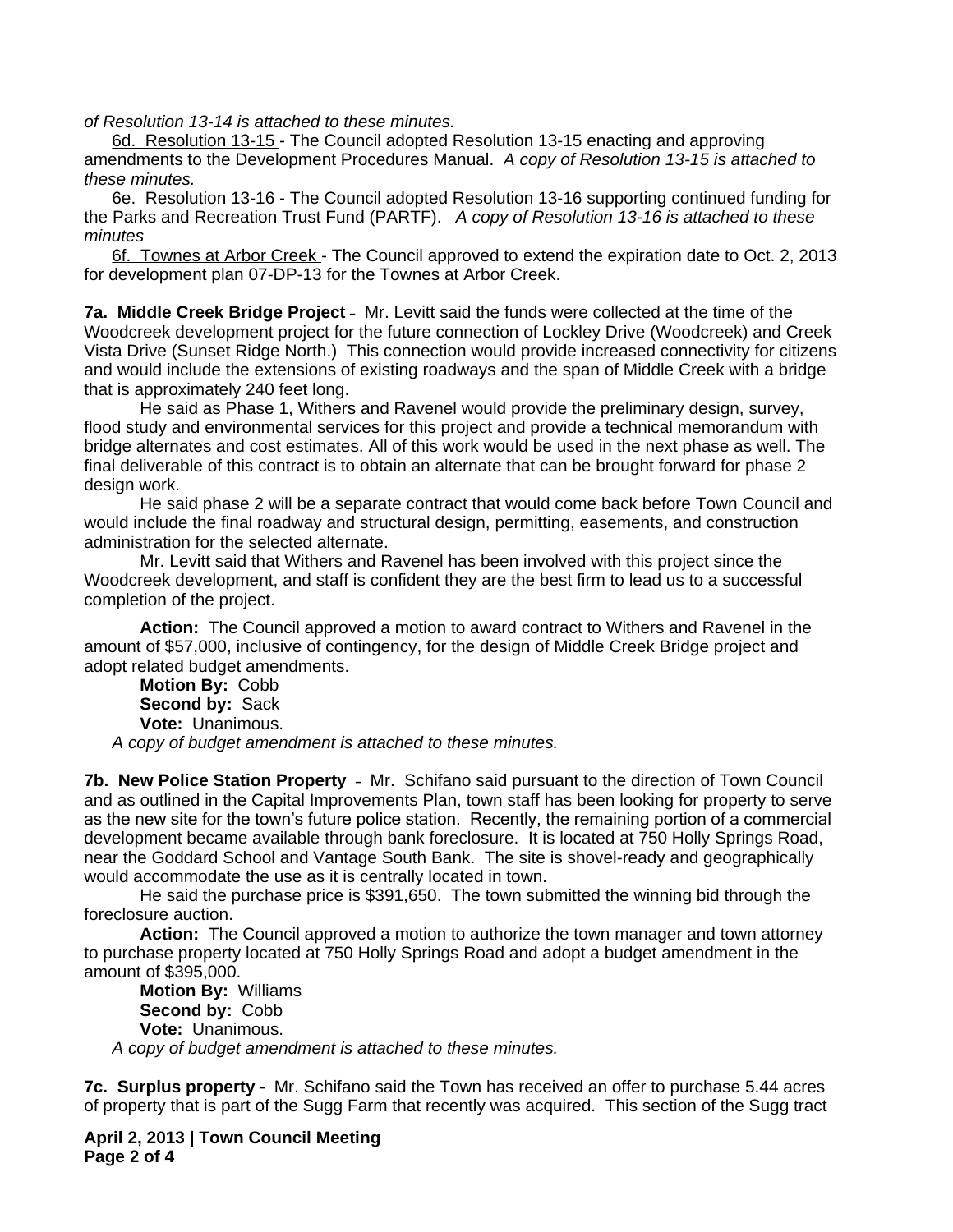is separated from the rest by a stream, and is not encumbered by the conservation easement. The parks and recreation director and manager have determined that 5.44 acres would not likely have a town purpose and would otherwise remain vacant.

The offer received was \$300,000, and Mr. Schifano said he estimated that this would be about fair market value. The entire property, which is 116 acres, was purchased Dec. 31, 2012 for \$1 million.

He said pursuant to statute, if the Town Council decides to surplus this property, an advertisement would be placed in the newspaper describing the property and the offer, and anyone can upset the bid by offering an amount in excess of 5% and submitting a bid deposit. This procedure shall repeat until there are no other offers.

**Action:** The Council approved a motion to adopt Resolution 13-17 declaring 5.44 acres of Town-owned property surplus to the needs of the town.

**Motion By:** Cobb **Second by:** Williams **Vote:** Unanimous. *A copy of Resolution 13-17 is attached to these minutes.*

**7d. Womble Park Project** – Mr. Bradley said the town received bids for the construction of Womble Park on March 12, 2013. After receiving base bids as well as alternate bids, the apparent low bidder was J.M. Thompson Company with a total construction budget of \$2,722,672. The Parks and Recreation department is requesting approval to enter into a contract with J.M Thompson Company in the amount of \$2,722,672. This request also includes testing of \$25,000 and a Progress Energy payment of \$15,000.

Councilman Sack asked about the alternate bids. Mr. Bradley explained that the Town advertised for a base bid plus three alternates with the hopes of keeping the construction cost under \$3 million. Fortunately, Mr. Bradley said, the base bid and all three alternates came in under \$3 million so the Town will be able to get all of the extras that it wanted at a value price.

**Action:** The Council approved a motion to enter contract with J.M. Thompson Company in the amount of \$2,722,672, plus a 5% contract contingency of \$136,128, \$25,000 for testing and \$15,000 to Progress Energy; and to adopt a budget amendment in the amount of \$2,898,800.

**Motion By:** Sack **Second by:** Cobb **Vote:** Unanimous. *A copy of budget amendment is attached to these minutes.*

**7e. Bass Lake Outfall Greenway** – Mr. Bradley said bids for the construction of the Bass Lake Outfall Greenway were opened March 19. After receiving bids from four firms, bids were reviewed and the apparent low bidder was McQueen Construction, Inc. with a project total of \$686,736. Parks and Recreation is requesting approval to enter into a contract with McQueen Construction, Inc. in the amount of \$686,736.

Mr. Bradley said he was pleased because estimates for the work were at \$800,000.

**Action:** The Council approved a motion to enter into a contract with McQueen Construction, Inc in the amount of \$686,736 plus a 5% contract contingency amount of \$34,264 for construction of the Bass Lake Outfall greenway and to adopt a budget amendment in the amount of \$721,000.

**Motion By:** Cobb **Second by:** Sack **Vote:** Unanimous. *A copy of budget amendment is attached to these minutes.*

Mr. Bradley said that both the Womble Park and Bass Lake greenway projects would begin this

**April 2, 2013 | Town Council Meeting Page 3 of 4**